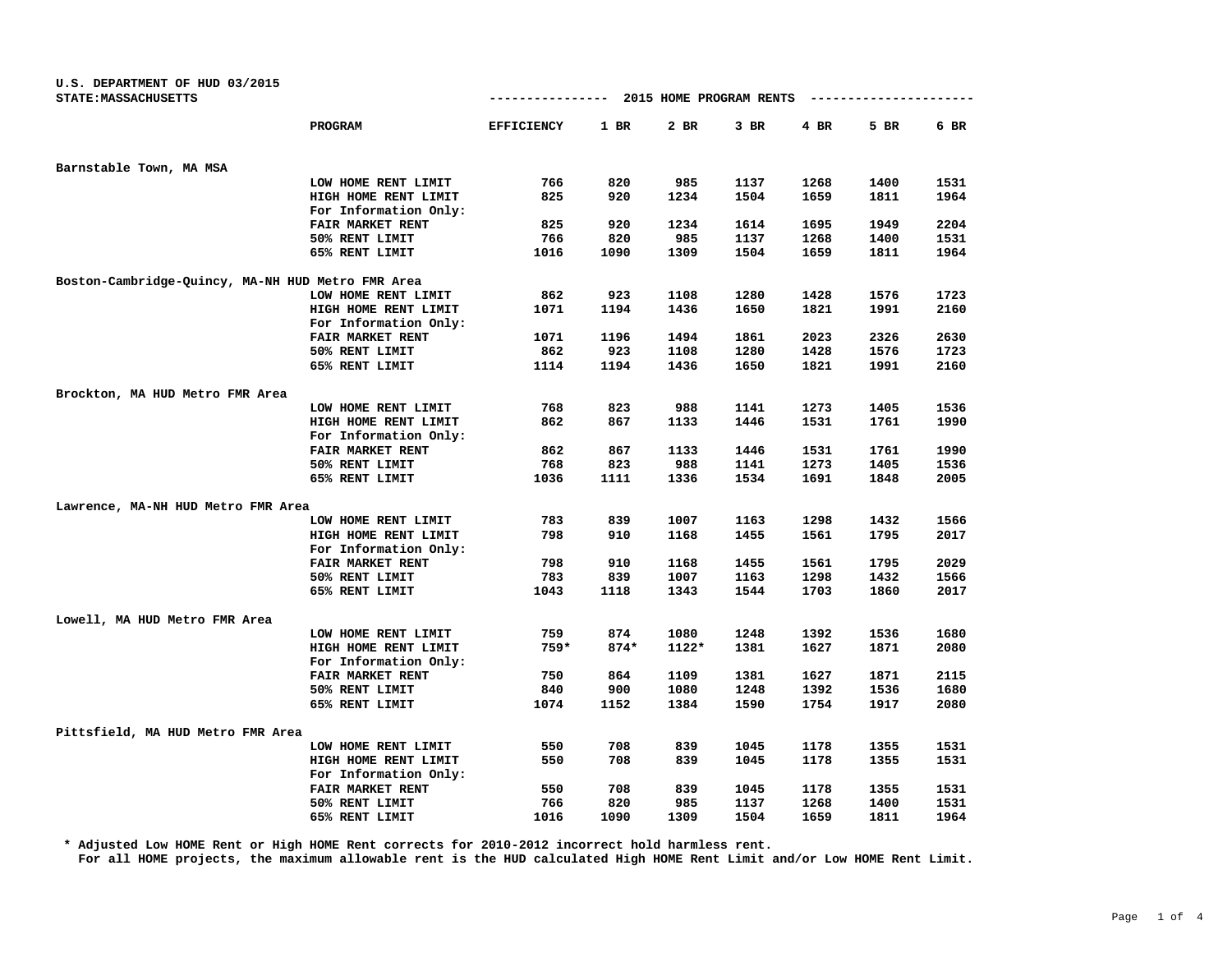| U.S. DEPARTMENT OF HUD 03/2015                  |                       |                   |        |                         |      |         |                   |      |
|-------------------------------------------------|-----------------------|-------------------|--------|-------------------------|------|---------|-------------------|------|
| STATE: MASSACHUSETTS                            |                       | ---------------   |        | 2015 HOME PROGRAM RENTS |      |         | ----------------- |      |
|                                                 | PROGRAM               | <b>EFFICIENCY</b> | 1 BR   | 2 BR                    | 3 BR | 4 BR    | 5 BR              | 6 BR |
| Berkshire County, MA (part) HUD Metro FMR Area  |                       |                   |        |                         |      |         |                   |      |
|                                                 | LOW HOME RENT LIMIT   | 675               | 705    | 836                     | 1059 | 1268    | 1400              | 1531 |
|                                                 | HIGH HOME RENT LIMIT  | 675               | 705    | 836                     | 1059 | 1291    | 1485              | 1678 |
|                                                 | For Information Only: |                   |        |                         |      |         |                   |      |
|                                                 | FAIR MARKET RENT      | 675               | 705    | 836                     | 1059 | 1291    | 1485              | 1678 |
|                                                 | 50% RENT LIMIT        | 766               | 820    | 985                     | 1137 | 1268    | 1400              | 1531 |
|                                                 | 65% RENT LIMIT        | 1016              | 1090   | 1309                    | 1504 | 1659    | 1811              | 1964 |
| Providence-Fall River, RI-MA HUD Metro FMR Area |                       |                   |        |                         |      |         |                   |      |
|                                                 | LOW HOME RENT LIMIT   | 662               | 709    | 851                     | 983  | 1096    | 1210              | 1323 |
|                                                 | HIGH HOME RENT LIMIT  | 686               | 773    | 944                     | 1176 | 1385    | 1509              | 1634 |
|                                                 | For Information Only: |                   |        |                         |      |         |                   |      |
|                                                 | FAIR MARKET RENT      | 686               | 773    | 944                     | 1176 | 1407    | 1618              | 1829 |
|                                                 | 50% RENT LIMIT        | 662               | 709    | 851                     | 983  | 1096    | 1210              | 1323 |
|                                                 | 65% RENT LIMIT        | 850               | 913    | 1097                    | 1259 | 1385    | 1509              | 1634 |
|                                                 |                       |                   |        |                         |      |         |                   |      |
| Taunton-Mansfield-Norton, MA HUD Metro FMR Area |                       |                   |        |                         |      |         |                   |      |
|                                                 | LOW HOME RENT LIMIT   | 760               | 831    | 997                     | 1151 | 1285    | 1418              | 1550 |
|                                                 | HIGH HOME RENT LIMIT  | 760               | $872*$ | 1043                    | 1299 | 1394    | 1603              | 1812 |
|                                                 | For Information Only: |                   |        |                         |      |         |                   |      |
|                                                 | FAIR MARKET RENT      | 760               | 802    | 1043                    | 1299 | 1394    | 1603              | 1812 |
|                                                 | 50% RENT LIMIT        | 776               | 831    | 997                     | 1151 | 1285    | 1418              | 1550 |
|                                                 | 65% RENT LIMIT        | 989               | 1061   | 1274                    | 1464 | 1614    | 1762              | 1910 |
| Easton-Raynham, MA HUD Metro FMR Area           |                       |                   |        |                         |      |         |                   |      |
|                                                 | LOW HOME RENT LIMIT   | 922               | 988    | 1185                    | 1369 | 1527    | 1685              | 1842 |
|                                                 | HIGH HOME RENT LIMIT  | 922               | 1016   | 1286                    | 1727 | 1839    | 2085              | 2264 |
|                                                 | For Information Only: |                   |        |                         |      |         |                   |      |
|                                                 | FAIR MARKET RENT      | 922               | 1016   | 1286                    | 1833 | 1839    | 2115              | 2391 |
|                                                 | 50% RENT LIMIT        | 922               | 988    | 1185                    | 1369 | 1527    | 1685              | 1842 |
|                                                 | 65% RENT LIMIT        | 1165              | 1250   | 1502                    | 1727 | 1906    | 2085              | 2264 |
| New Bedford, MA HUD Metro FMR Area              |                       |                   |        |                         |      |         |                   |      |
|                                                 | LOW HOME RENT LIMIT   | 563               | 604    | 725                     | 837  | 935     | 1031              | 1127 |
|                                                 | HIGH HOME RENT LIMIT  | 673               | $715*$ | 848*                    | 1051 | $1133*$ | 1257              | 1359 |
|                                                 | For Information Only: |                   |        |                         |      |         |                   |      |
|                                                 | FAIR MARKET RENT      | 673               | 712    | 844                     | 1051 | 1128    | 1297              | 1466 |
|                                                 | 50% RENT LIMIT        | 563               | 604    | 725                     | 837  | 935     | 1031              | 1127 |
|                                                 | 65% RENT LIMIT        | 713               | 765    | 921                     | 1054 | 1156    | 1257              | 1359 |
| Springfield, MA HUD Metro FMR Area              |                       |                   |        |                         |      |         |                   |      |
|                                                 | LOW HOME RENT LIMIT   | 616               | 739    | 924                     | 1137 | 1268    | 1400              | 1531 |
|                                                 | HIGH HOME RENT LIMIT  | 616               | 739    | 924                     | 1154 | 1314    | 1511              | 1708 |
|                                                 | For Information Only: |                   |        |                         |      |         |                   |      |
|                                                 | FAIR MARKET RENT      | 616               | 739    | 924                     | 1154 | 1314    | 1511              | 1708 |
|                                                 | 50% RENT LIMIT        | 766               | 820    | 985                     | 1137 | 1268    | 1400              | 1531 |
|                                                 | 65% RENT LIMIT        | 1016              | 1090   | 1309                    | 1504 | 1659    | 1811              | 1964 |
|                                                 |                       |                   |        |                         |      |         |                   |      |

**\* Adjusted Low HOME Rent or High HOME Rent corrects for 2010-2012 incorrect hold harmless rent. For all HOME projects, the maximum allowable rent is the HUD calculated High HOME Rent Limit and/or Low HOME Rent Limit.**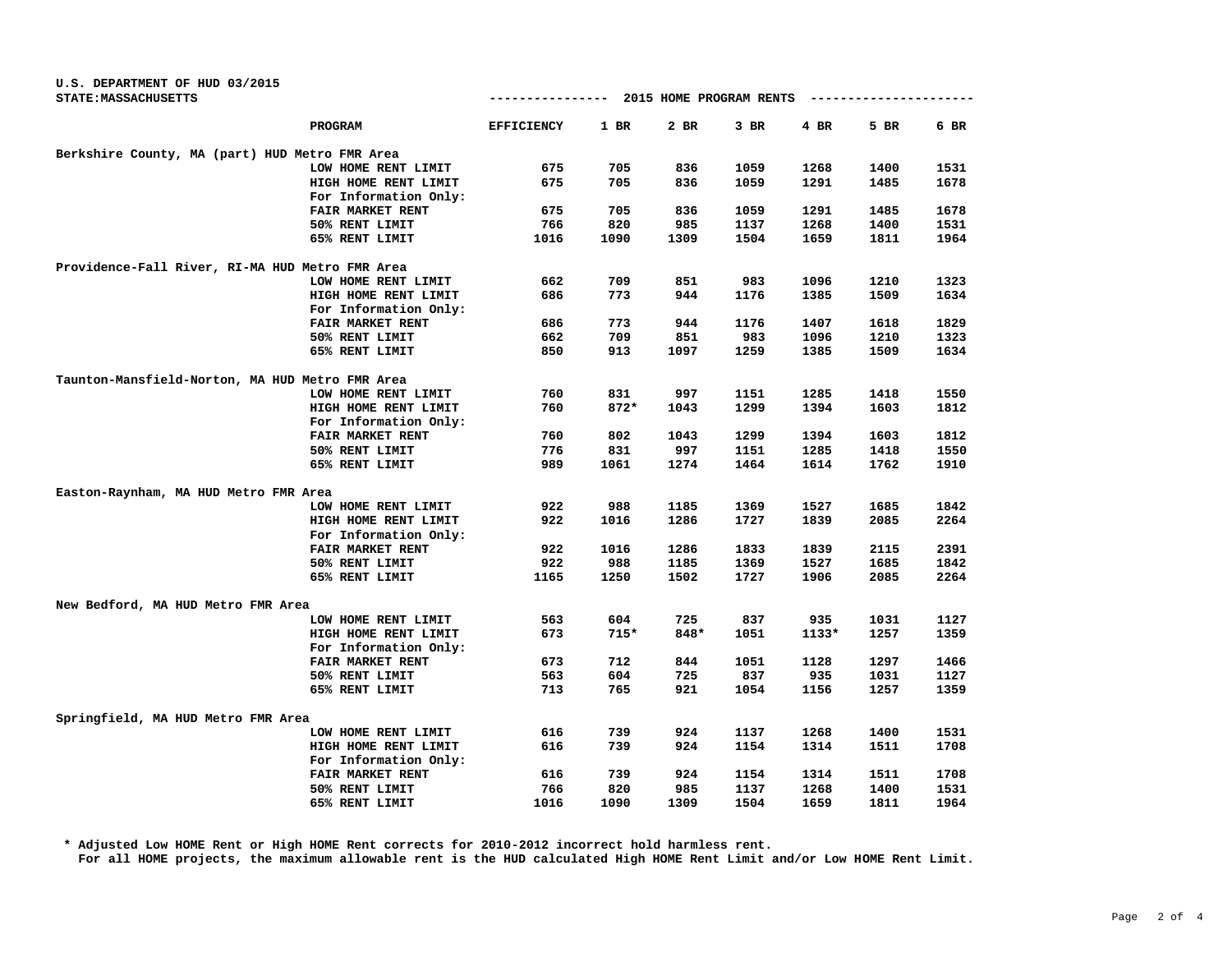| STATE: MASSACHUSETTS                            |                         | --------------- 2015 HOME PROGRAM RENTS |        |        |        |       | ---------------------- |        |
|-------------------------------------------------|-------------------------|-----------------------------------------|--------|--------|--------|-------|------------------------|--------|
|                                                 | <b>PROGRAM</b>          | <b>EFFICIENCY</b>                       | $1$ BR | $2$ BR | $3$ BR | 4 BR  | 5 BR                   | $6$ BR |
| Franklin County, MA (part) HUD Metro FMR Area   |                         |                                         |        |        |        |       |                        |        |
|                                                 | LOW HOME RENT LIMIT     | 678                                     | 732    | 927    | 1137   | 1268  | 1400                   | 1531   |
|                                                 | HIGH HOME RENT LIMIT    | 678                                     | 732    | 927    | 1199   | 1461  | 1680                   | 1899   |
|                                                 | For Information Only:   |                                         |        |        |        |       |                        |        |
|                                                 | FAIR MARKET RENT        | 678                                     | 732    | 927    | 1199   | 1461  | 1680                   | 1899   |
|                                                 | 50% RENT LIMIT          | 766                                     | 820    | 985    | 1137   | 1268  | 1400                   | 1531   |
|                                                 | 65% RENT LIMIT          | 1016                                    | 1090   | 1309   | 1504   | 1659  | 1811                   | 1964   |
| Worcester, MA HUD Metro FMR Area                |                         |                                         |        |        |        |       |                        |        |
|                                                 | LOW HOME RENT LIMIT     | 674                                     | 823    | 990    | 1143   | 1275  | 1406                   | 1538   |
|                                                 | HIGH HOME RENT LIMIT    | 674                                     | 823    | 1036   | 1290   | 1411  | 1623                   | 1834   |
|                                                 | For Information Only:   |                                         |        |        |        |       |                        |        |
|                                                 | <b>FAIR MARKET RENT</b> | 674                                     | 823    | 1036   | 1290   | 1411  | 1623                   | 1834   |
|                                                 | 50% RENT LIMIT          | 770                                     | 825    | 990    | 1143   | 1275  | 1406                   | 1538   |
|                                                 | 65% RENT LIMIT          | 1036                                    | 1112   | 1337   | 1535   | 1694  | 1850                   | 2006   |
| Eastern Worcester County, MA HUD Metro FMR Area |                         |                                         |        |        |        |       |                        |        |
|                                                 | LOW HOME RENT LIMIT     | 700                                     | 795    | 1076   | 1340   | 1508  | 1654                   | 1820   |
|                                                 | HIGH HOME RENT LIMIT    | 700                                     | 795    | 1076   | 1340   | 1545* | 1654                   | 1869   |
|                                                 | For Information Only:   |                                         |        |        |        |       |                        |        |
|                                                 | <b>FAIR MARKET RENT</b> | 700                                     | 795    | 1076   | 1340   | 1438  | 1654                   | 1869   |
|                                                 | 50% RENT LIMIT          | 910                                     | 975    | 1170   | 1352   | 1508  | 1664                   | 1820   |
|                                                 | 65% RENT LIMIT          | 1160                                    | 1244   | 1496   | 1719   | 1898  | 2076                   | 2253   |
| Fitchburg-Leominster, MA HUD Metro FMR Area     |                         |                                         |        |        |        |       |                        |        |
|                                                 | LOW HOME RENT LIMIT     | 610                                     | 820    | 985    | 1137   | 1268  | 1400                   | 1531   |
|                                                 | HIGH HOME RENT LIMIT    | 610                                     | 828    | 1025   | 1277   | 1518  | 1746                   | 1964   |
|                                                 | For Information Only:   |                                         |        |        |        |       |                        |        |
|                                                 | <b>FAIR MARKET RENT</b> | 610                                     | 828    | 1025   | 1277   | 1518  | 1746                   | 1973   |
|                                                 | 50% RENT LIMIT          | 766                                     | 820    | 985    | 1137   | 1268  | 1400                   | 1531   |
|                                                 | 65% RENT LIMIT          | 1016                                    | 1090   | 1309   | 1504   | 1659  | 1811                   | 1964   |
| Western Worcester County, MA HUD Metro FMR Area |                         |                                         |        |        |        |       |                        |        |
|                                                 | LOW HOME RENT LIMIT     | 531                                     | 688    | 816    | 1058   | 1268  | 1400                   | 1531   |
|                                                 | HIGH HOME RENT LIMIT    | 531                                     | 688    | 816    | 1058   | 1445  | 1662                   | 1879   |
|                                                 | For Information Only:   |                                         |        |        |        |       |                        |        |
|                                                 | <b>FAIR MARKET RENT</b> | 531                                     | 688    | 816    | 1058   | 1445  | 1662                   | 1879   |
|                                                 | 50% RENT LIMIT          | 766                                     | 820    | 985    | 1137   | 1268  | 1400                   | 1531   |
|                                                 | 65% RENT LIMIT          | 1016                                    | 1090   | 1309   | 1504   | 1659  | 1811                   | 1964   |
| Dukes County, MA                                |                         |                                         |        |        |        |       |                        |        |
|                                                 | LOW HOME RENT LIMIT     | 770                                     | 839    | 1007   | 1163   | 1298  | 1432                   | 1566   |
|                                                 | HIGH HOME RENT LIMIT    | 770                                     | 957    | 1295   | 1544   | 1703  | 1860                   | 2017   |
|                                                 | For Information Only:   |                                         |        |        |        |       |                        |        |
|                                                 | FAIR MARKET RENT        | 770                                     | 957    | 1295   | 1682   | 1731  | 1991                   | 2250   |
|                                                 | 50% RENT LIMIT          | 783                                     | 839    | 1007   | 1163   | 1298  | 1432                   | 1566   |
|                                                 | 65% RENT LIMIT          | 1043                                    | 1118   | 1343   | 1544   | 1703  | 1860                   | 2017   |

**U.S. DEPARTMENT OF HUD 03/2015**

**\* Adjusted Low HOME Rent or High HOME Rent corrects for 2010-2012 incorrect hold harmless rent. For all HOME projects, the maximum allowable rent is the HUD calculated High HOME Rent Limit and/or Low HOME Rent Limit.**